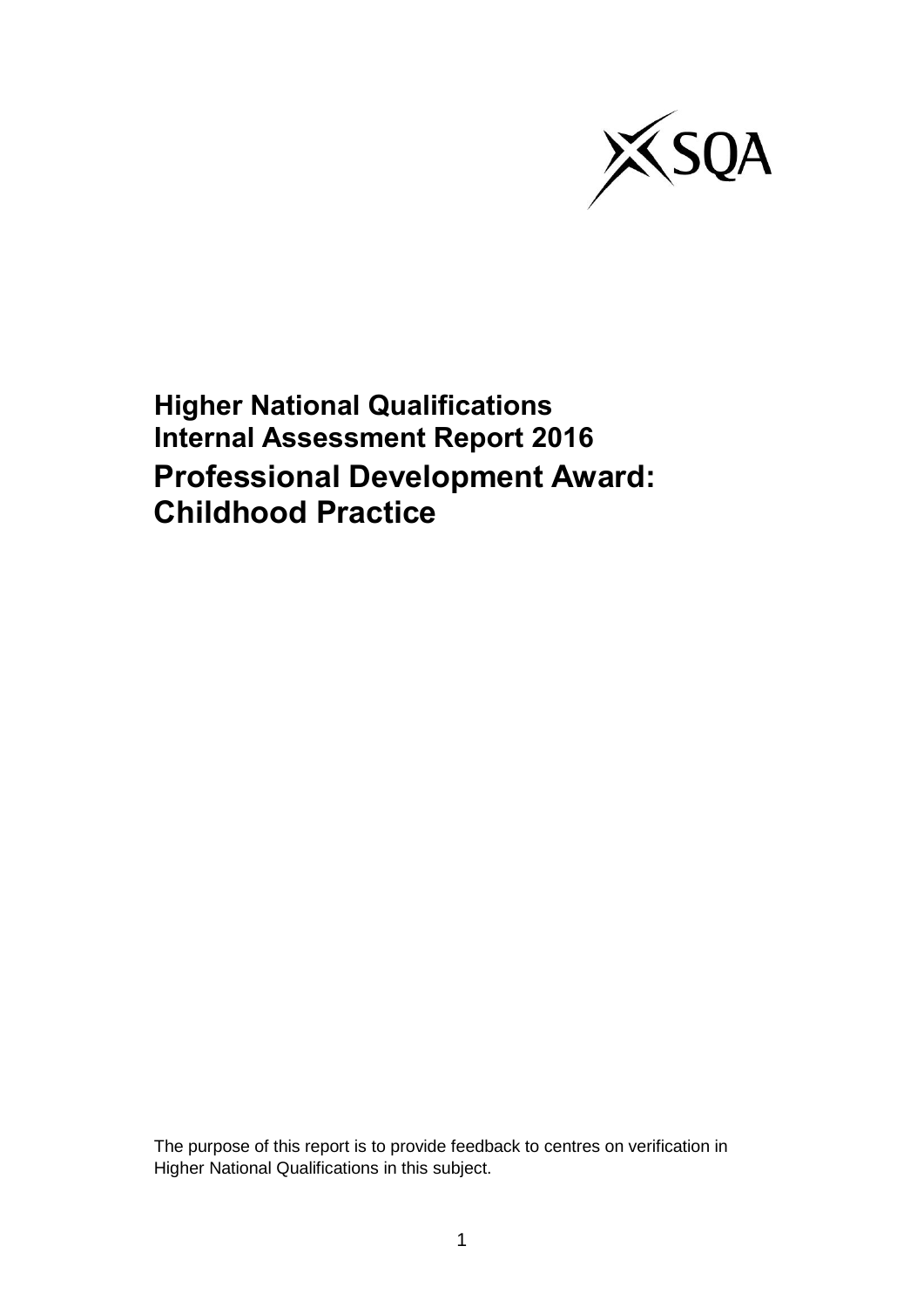# **Higher National units**

# **General comments**

Six centres were verified in this academic session for the PDA in Childhood Practice at SCQF level 9. The external verifiers found a dedicated and committed assessment team in each centre working hard to ensure the quality and excellence of the qualification delivery.

The assessment teams were all qualified to the appropriate SCQF level and showed through their candidates' work that they have a current and up-to-date knowledge of policy and practice in the sector.

The courses run for two years in the centres and care has been taken to ensure the candidates have the required SCQF level credits in order to access the course.

The external verifiers have stated that all the centres are operating well and complying with SQA's quality assurance policy and procedures. All the centres verified in this session were deemed to have significant strengths in all areas.

## **Unit specifications, instruments of assessment and exemplification materials**

The centres were seen to be working well with the units in relation to context and currency. There were assessment instruments with possibilities for integrating assessment of FD7236 [Childhood Practice: Leadership and Management](http://www.sqa.org.uk/sqa/files/hn/FD7236.pdf)  [\(Workplace Practice\)](http://www.sqa.org.uk/sqa/files/hn/FD7236.pdf) with units from the optional section depending on placement opportunities. Some centres also integrated other units appropriately by ensuring validity and fairness with the assessment.

Most centres were found to be using the SQA ASPs for the assessment guidance. This session also saw the use of SQA TAPS which centres have been using and giving to candidates as further support.

## **Evidence requirements**

The evidence required for academic writing at SCQF level 9 came up in most of the report discussions between the external verifiers and the assessment teams. The centres acknowledged that significant support was provided to candidates to improve their academic writing and critical analysis skills to a level 9 standard. The external verifiers accepted that the evidence that was sampled was at an appropriate standard for SCQF level 9.

The evidence requirements for the units in the PDA Childhood Practice at SCQF level 9 state that all the work must link to the Childhood Practice Standards. These standards were updated in 2015, and many of the centres were reported to have mapped the candidates' evidence and assessments to the new standards.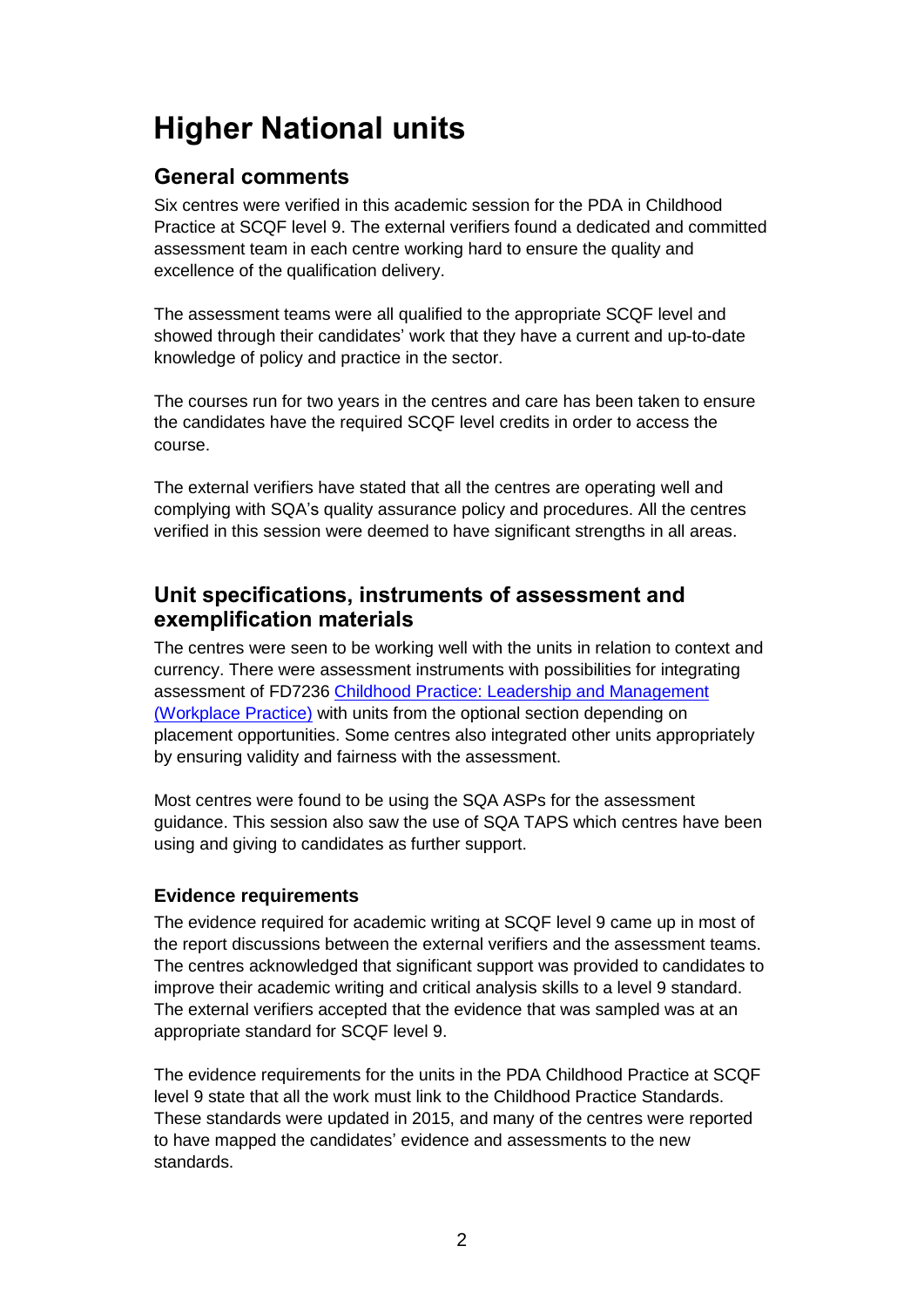The centres have ensured a good quality level of evidence at SCQF level 9 for the mandatory and optional units. All evidence was reported to be relevant to current policy and practice as required in the arrangements document.

#### **Administration of assessments**

The external verifiers reported that the centres were assessing the candidates using the appropriate assessment tools and integration guidance. All centres used the SQA assessment support packs (ASPs) and training and assessment packs (TAPs) which are relevant to the unit requirements. All the centres also ensured that the candidates' assessments were linked to the SSSC Code of Practice and the Childhood Practice Benchmark standards as required in the evidence guidelines for the units.

The centres offering the qualification were found to have the appropriate policies and procedures in line with SQA quality assurance criteria for assessment practice. Assessors and verifiers accurately judged the candidates' evidence and the standard of feedback to the candidates was supportive and detailed.

The use of integration across the units has improved this session as most of the centres have offered the qualification previously and are on their second cohort of candidates.

Some of the centres are still operating a 100% internal verification of learners' evidence; however, it would be acceptable to move to a smaller percentage after the first and successful complete course. The standardisation meetings with the assessment teams have been recorded and the external verifiers reported that there have been detailed discussions across centres in relation to the evidence requirements for the qualification.

Centres that are working within partnerships to deliver the course ensured that their internal verification systems and procedures support partnership working and that quality assurance was not compromised.

#### **General feedback**

The centres are working very hard to ensure good quality evidence is presented by the candidates for this qualification. The centres were reported to be enjoying the course and keen to ensure that it is viewed by the sector as a good quality alternative to the BA Childhood Practice. Prior to accessing the course, centres were clear with candidates about the credit and qualification requirements; gap filling has been part of this support.

The external verifiers talked to candidates about their experiences as learners on the course. The feedback from candidates across the centres was very similar. Candidates discussed the amount of work required to do the course and the huge step up to write from an academic perspective. However, the candidates also stated how much the course has challenged their practice, given them a wider knowledge base, and resulted in them implementing many changes in their